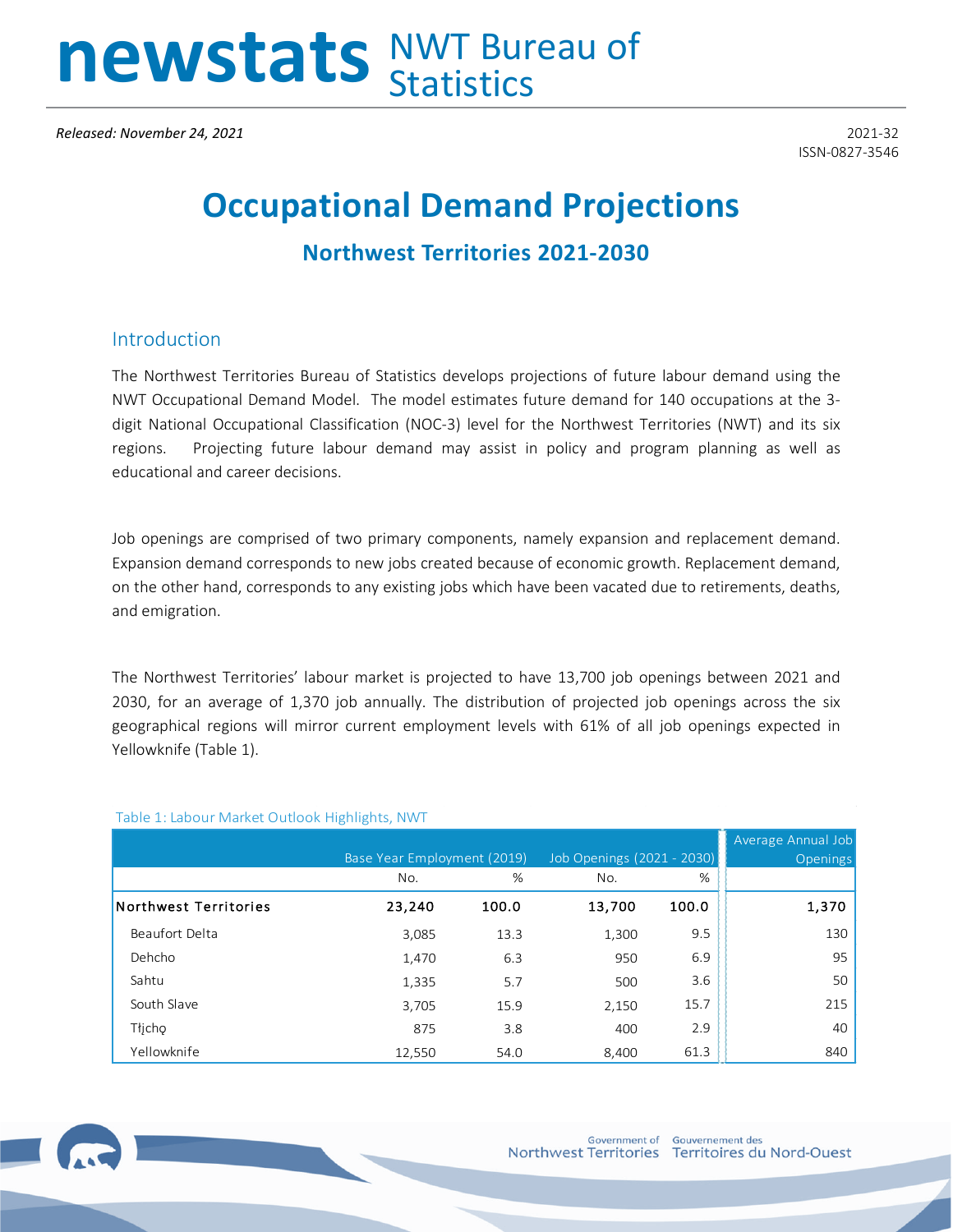#### Overall Job Openings

Between 2021 and 2030, replacement demand will be the main source of job openings in the NWT, averaging about 1,340 openings annually. On the other hand, jobs created by economic growth at the beginning of the projection will be offset by losses caused by development projects, including diamond mining winding down. Consequently, expansion demand is expected to have minimal impact to employment levels.

Figure 1: Job Openings by Demand Type



### Job openings by Occupational Group

The ten broad occupational categories are based on the type of work performed and the field of training or experience that is normally required for entry into an occupation. Figure 2 shows that, in the NWT overall, occupations in education, law and social, community & government services together with occupations in business, finance & administration are projected to have the highest number of job openings, accounting for close to 40% of the total. Meanwhile, occupations in manufacturing & utilities and occupations in natural resources & agriculture, combined, are expected to contribute about a percentage of all job openings.

#### Figure 2: Job Openings by Occupational Group, NWT, 2021- 2030

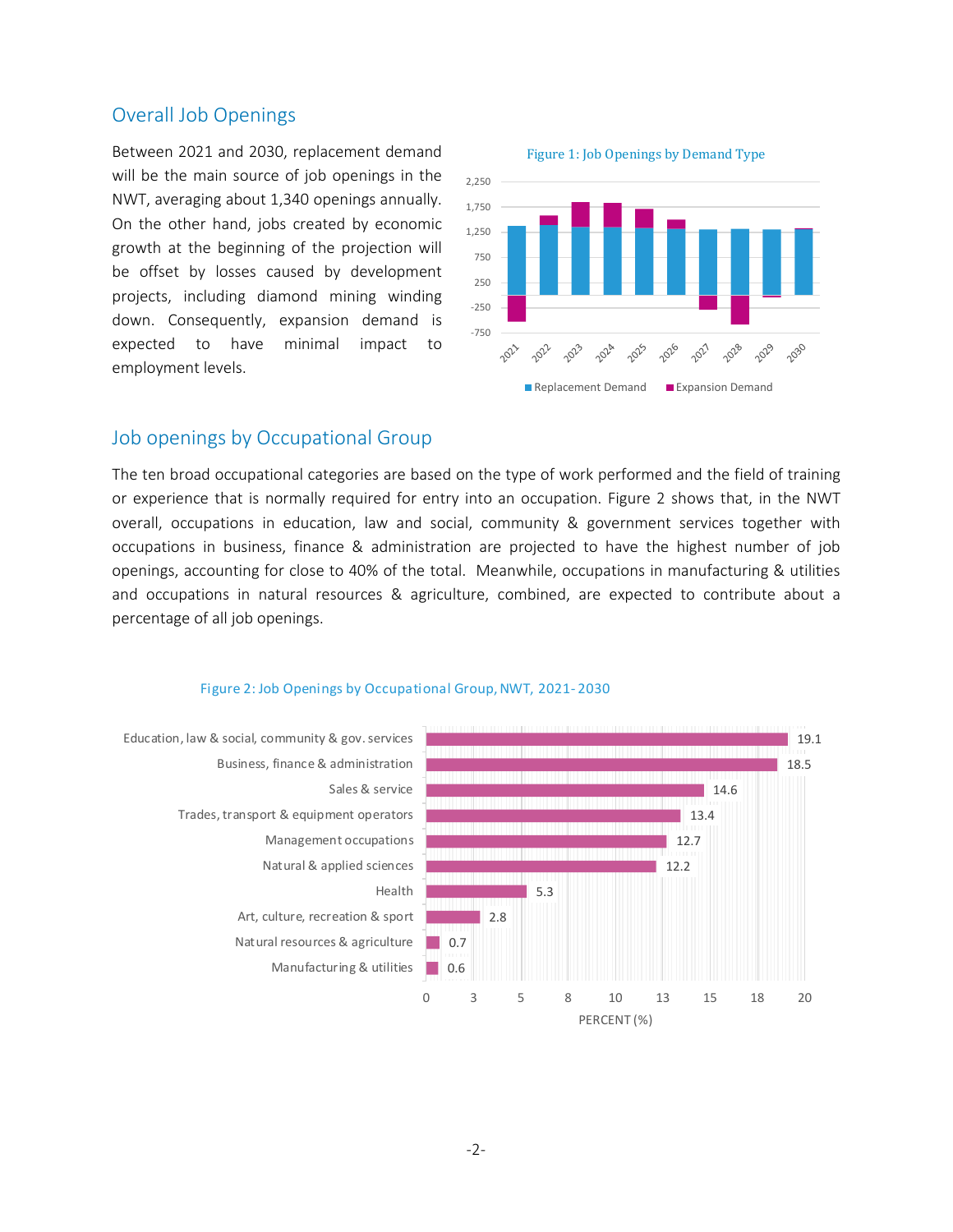# Occupations with largest number of job openings

Projected NWT job openings will be spread across occupations, with 45 out of the 140 occupations (NOC-3) projected to have 100 or more job openings over the 10-year projection period. Current occupations with higher employment levels will generally have more job openings because of their higher replacement needs. The top ten occupations with the largest number of projected job openings for 2021- 2030 are presented in Figure 3.



#### Figure 3: Top 10 Occupations with largest No. of job openings, NWT 2021-2030

# Job Openings by Skill Level

Occupational skill levels reflect commonly accepted educational, training, or preparatory routes for entering employment. In the NWT, most projected job openings will require skills acquired through postsecondary education or extensive work experience. Specifically, Skill Levels A and B, together with management



Figure 4: Job Openings by Skill Level, NWT, 2021-2030

occupations, will account for 69% of projected job openings. Meanwhile, 21% and 9% the job openings will require secondary education or on-the-job training, respectively.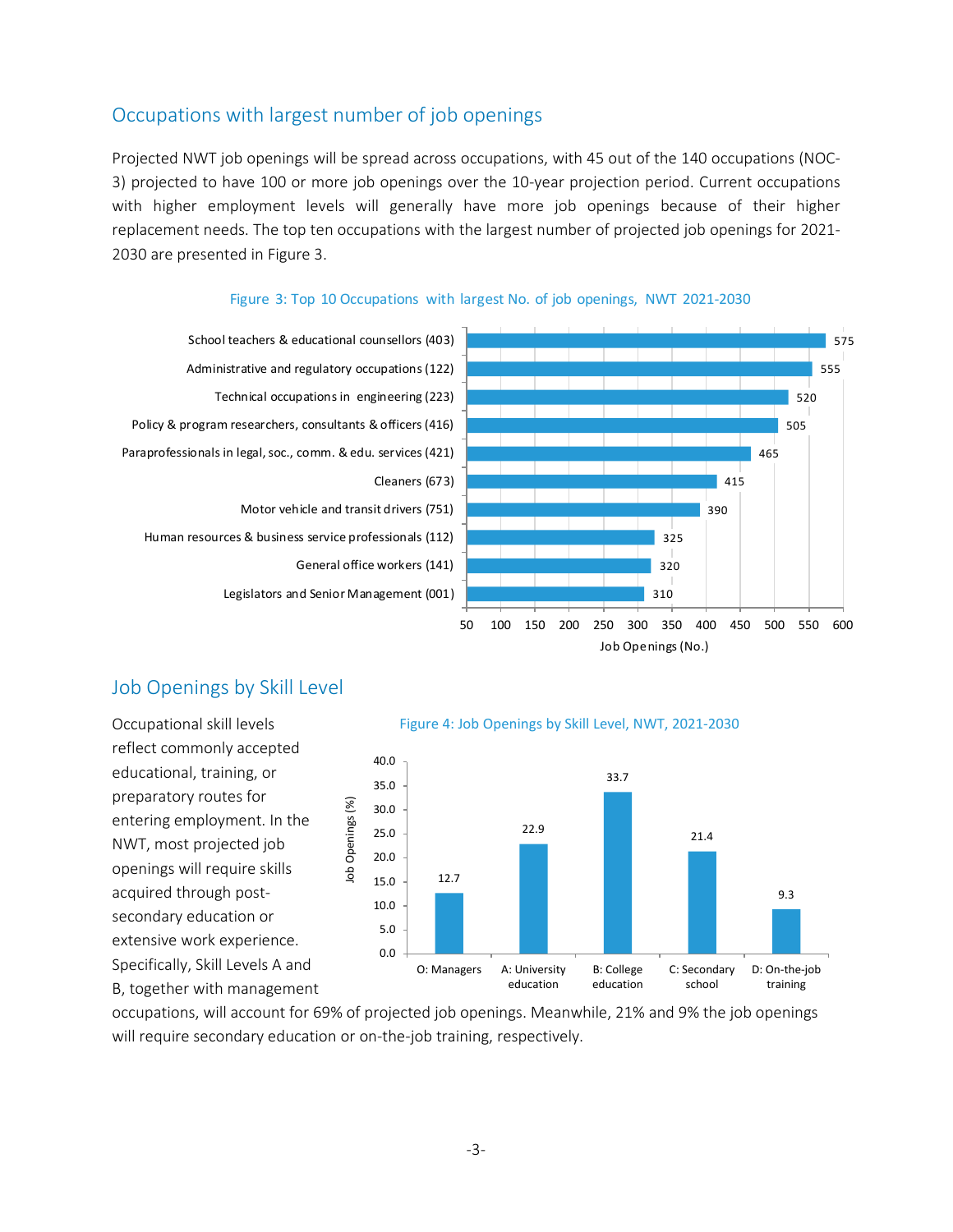### **Conclusions**

The Northwest Territories' labour market is projected to create about 13,700 jobs over the next ten years. The bulk of these job openings will arise from the need to replace existing jobs vacated due to outmigration, retirements, and deaths. Across all NWT regions, the number of job openings will correspond to current employment levels as well as development projects taking place in each region. Most projected job openings are concentrated in occupations that require post-secondary education. With that in mind, increasing the literacy and numeracy abilities of NWT residents is critical for local labour force to match the demand for skilled workers.

Statistical tables in the Appendices section provide detailed information for specific occupations at the territorial level and at regional levels.

#### Methodology

The Northwest Territories Bureau of Statistics develops projections of future labour demand using the NWT Occupational Demand Model. The model estimates future supply and demand for 140 occupations at the 3-digit National Occupational Classification (NOC) level for the Northwest Territories and at the regional level.

*Expansion demand* is estimated using the NWT Resource Development Employment Impacts model (RDI). Information on a series of development projects that are underway, or that have high probability of occurring, were used to generate employment projections over the life of each project. Results for all projects are aggregated to produce an occupation demand forecast by NOC. Additionally, employment shifts in the general economy unassociated with large capital projects are modeled using population forecasts.

*Replacement demand* components (retirement, death, and out-migration) are each estimated separately. Retirement is estimated using a bottom-up approach as there is no data for retirement rates by age for the NWT. The number of workers approaching retirement is estimated by ageing forward the labour force profile of each occupation and applying retirement probabilities within five years of that occupation's median retirement age.

Deaths and out-migration by occupation are estimated using data from the NWT population projections and estimates, vital statistics, and mobility data from Statistics Canada. Deaths and out-migrants are assumed to have the same labour force characteristics as the total NWT population.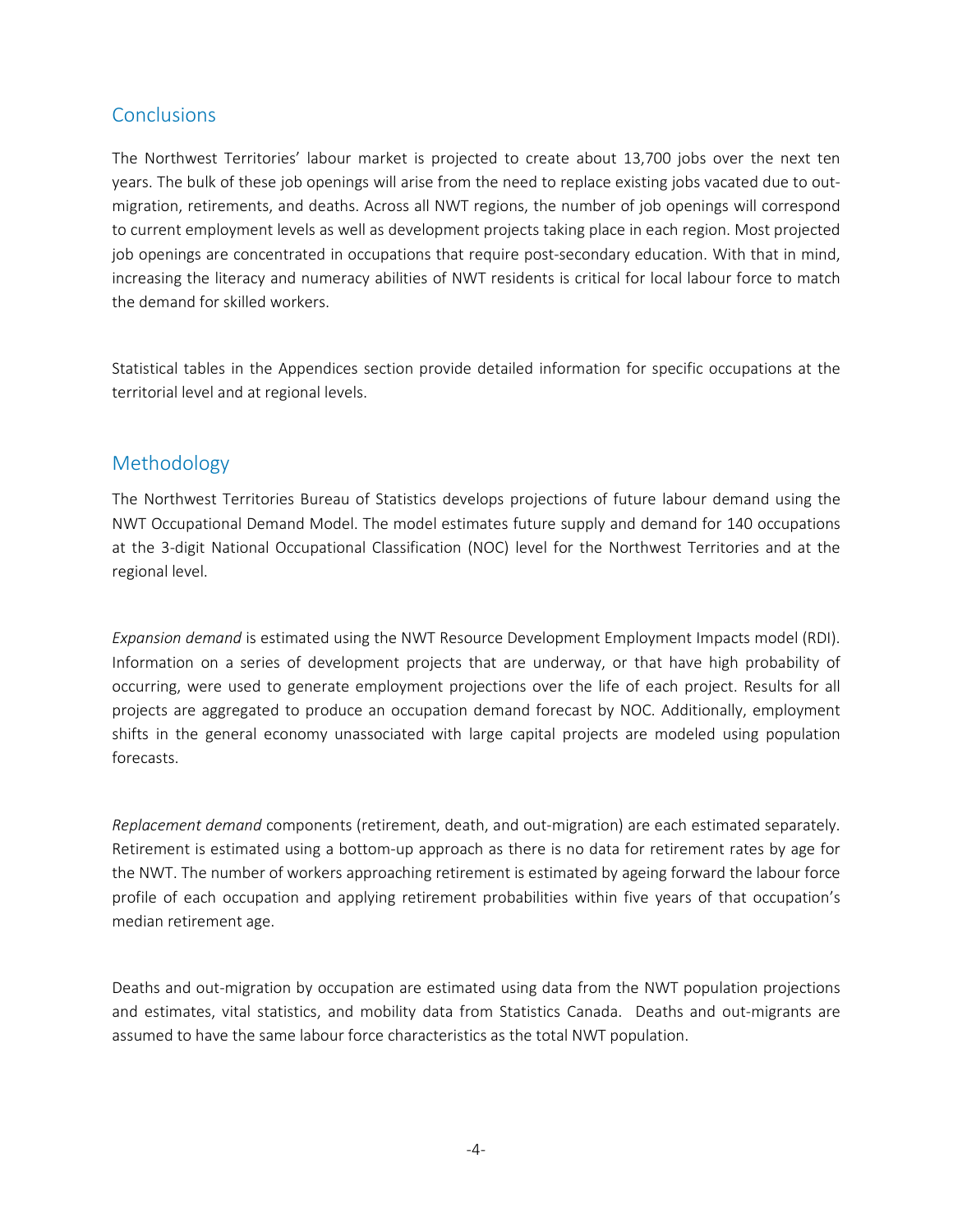#### Key Data Sources

The occupation demand forecasts are a product of several information sources including:

- NWT Community Surveys
- NWT Population Projections
- NWT Resource Development Employment Impacts Model
- Census and National Household Survey
- National retirement data from Employment and Social Development Canada (ESDC)

For additional information and detailed tables on the labour force survey results for the Northwest Territories, visit the NWT Bureau of Statistics website a[t http://www.statsnwt.ca/](http://www.statsnwt.ca/) or call (867) 767-9169.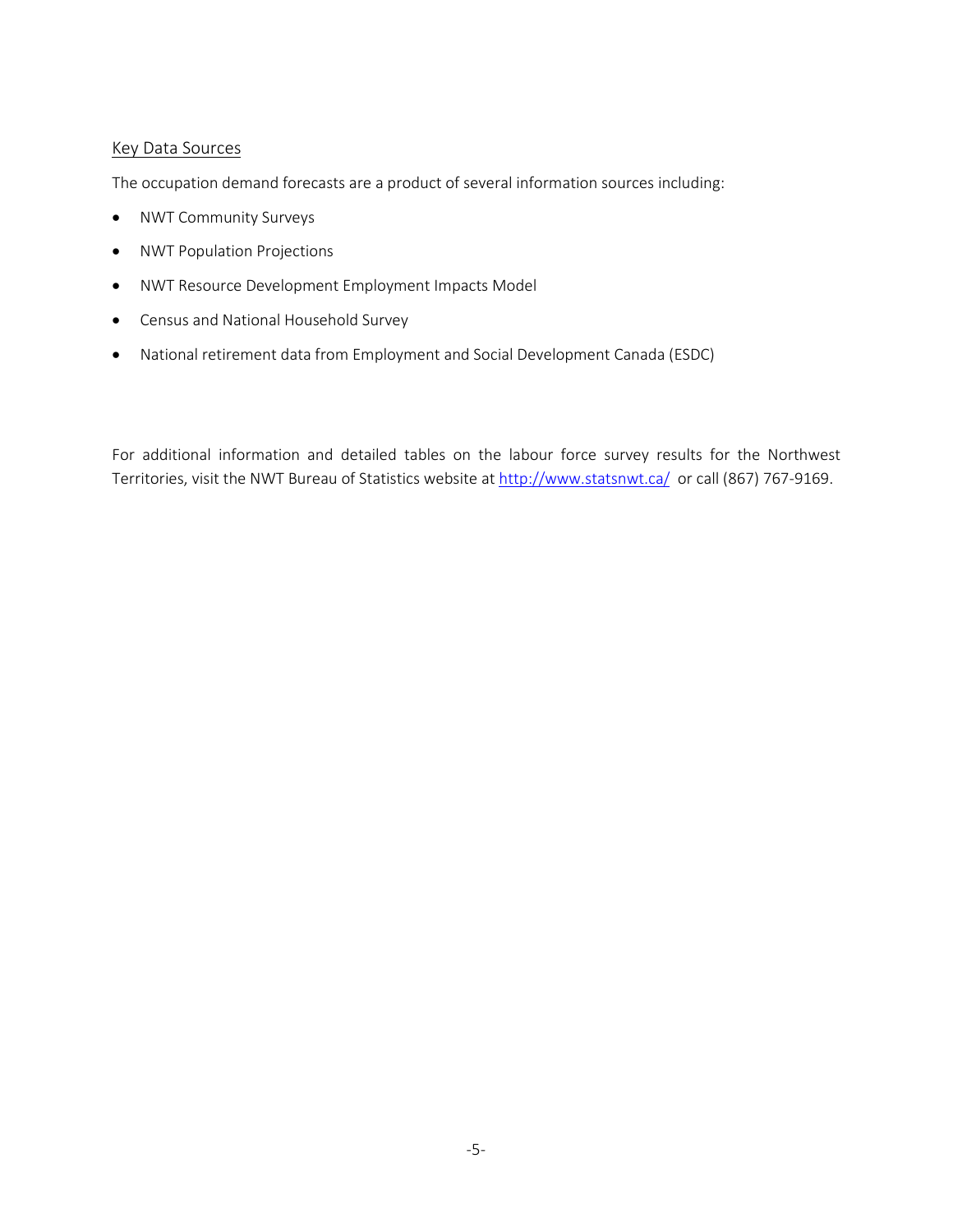# **Appendix A: Statistical Tables**

#### **Table 2: Top 25 Occupations with the largest number of job openings, by Skill Level, Northwest Territories**

|                                                                                                   | Job<br>$(2021 - 2030)$ | <b>Base Year</b><br>Openings Employment<br>(2019) | Median<br>Employment<br>Income, $2015$ (\$) |
|---------------------------------------------------------------------------------------------------|------------------------|---------------------------------------------------|---------------------------------------------|
| <b>Northwest Territories</b>                                                                      | 13,700                 | 23,240                                            | 86,780                                      |
| <b>Skill Level A: Managers</b>                                                                    |                        |                                                   |                                             |
| 001 Legislators and senior management                                                             | 480                    | 310                                               | 116,765                                     |
| 011 Administrative services managers                                                              | 360                    | 305                                               | 114,235                                     |
| 062 Retail and wholesale trade managers                                                           | 435                    | 250                                               | 70,781                                      |
| Skill Level A: Occupations usually requiring university education                                 |                        |                                                   |                                             |
| 111 Auditors, accountants and investment professionals                                            | 280                    | 205                                               | 105,516                                     |
| 112 Human resources and business service professionals                                            | 295                    | 325                                               | 91,811                                      |
| 301 Professional occupations in nursing                                                           | 380                    | 270                                               | 117,122                                     |
| 403 Secondary and elementary school teachers and educational counsellors                          | 780                    | 575                                               | 110,722                                     |
| 415 Social and community service professionals                                                    | 315                    | 180                                               | 100,412                                     |
| 416 Policy and program researchers, consultants and officers                                      | 755                    | 505                                               | 107,659                                     |
| Skill Level B: Occupations usually requiring college education or apprenticeship training         |                        |                                                   |                                             |
| 122 Administrative and regulatory occupations                                                     | 855                    | 555                                               | 88,519                                      |
| 124 Office administrative assistants - general, legal and medical                                 | 495                    | 240                                               | 72,207                                      |
| 223 Technical occupations in civil, mechanical and industrial engineering                         | 45                     | 520                                               | 120,928                                     |
| 227 Transportation officers and controllers                                                       | 255                    | 260                                               | 56,376                                      |
| 421 Paraprofessional occupations in legal, social, community and education services               | 705                    | 465                                               | 60,659                                      |
| 431 Occupations in front-line public protection services                                          | 420                    | 265                                               | 97,594                                      |
| 731 Machinery and transportation equipment mechanics (except motor vehicles)                      | 295                    | 200                                               | 98,943                                      |
| Skill Level C: Occupations usually requiring secondary school and/or occupation specific training |                        |                                                   |                                             |
| 141 General office workers                                                                        | 640                    | 320                                               | 65,652                                      |
| 143 Financial, insurance and related administrative support workers                               | 320                    | 300                                               | 76,212                                      |
| 441 Home care providers and educational support occupations                                       | 565                    | 275                                               | 56,684                                      |
| 642 Retail salespersons                                                                           | 505                    | 255                                               | 43,230                                      |
| 751 Motor vehicle and transit drivers                                                             | 750                    | 390                                               | 63,667                                      |
| Skill Level D: On-the-job training is usually provided for occupations                            |                        |                                                   |                                             |
| 661 Cashiers                                                                                      | 440                    | 165                                               | 27,823                                      |
| 673 Cleaners                                                                                      | 945                    | 415                                               | 54,635                                      |
| 761 Trades helpers and labourers                                                                  | 375                    | 205                                               | 70,690                                      |
| 762 Public works and other labourers, n.e.c.                                                      | 135                    | 185                                               | 75,722                                      |

*Notes:*

*1. Total include occupations not reported due to low employment levels*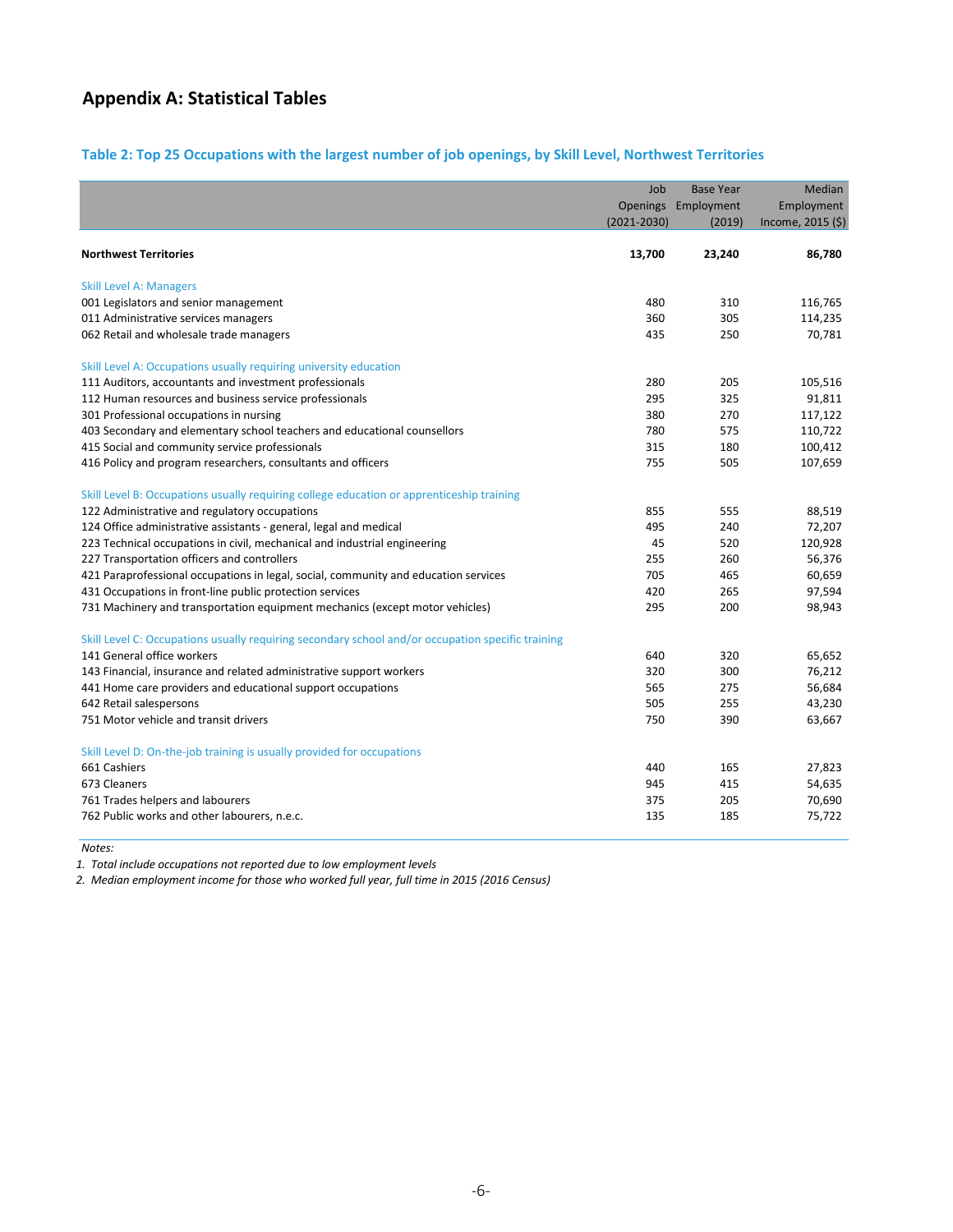#### **Table 3: Occupations with the largest number of job openings, by Skill Level, Beaufort Delta Region**

(Aklavik, Fort McPherson, Inuvik, Paulatuk, Sachs Harbour, Tsiigehtchic, Tuktoyaktuk, Ulukhaktok)

|                                                                                                   | Job             | <b>Base Year</b>    | Median            |
|---------------------------------------------------------------------------------------------------|-----------------|---------------------|-------------------|
|                                                                                                   |                 | Openings Employment | Employment        |
|                                                                                                   | $(2021 - 2030)$ | (2019)              | Income, 2015 (\$) |
| <b>Beaufort Delta</b>                                                                             | 1,300           | 3,085               | 86,780            |
| <b>Skill Level A: Managers</b>                                                                    |                 |                     |                   |
| 001 Legislators and senior management                                                             | 45              | 65                  | 116,765           |
| 062 Retail and wholesale trade managers                                                           | 15              | 60                  | 70,781            |
| 071 Managers in construction and facility operation and maintenance                               | 20              | 40                  | 112,845           |
| 011 Administrative services managers                                                              | 60              | 40                  | 114,235           |
| 042 Managers in education and social and community services                                       | 15              | 35                  | 129,088           |
| Skill Level A: Occupations usually requiring university education                                 |                 |                     |                   |
| 403 Secondary and elementary school teachers and educational counsellors                          | 110             | 130                 | 110,722           |
| 416 Policy and program researchers, consultants and officers                                      | 45              | 95                  | 107,659           |
| 415 Social and community service professionals                                                    | 25              | 45                  | 100,412           |
| 301 Professional occupations in nursing                                                           | 20              | 45                  | 117,122           |
| 402 College and other vocational instructors                                                      | 15              | 25                  | 114,881           |
| 112 Human resources and business service professionals                                            | 15              | 15                  | 91,811            |
| Skill Level B: Occupations usually requiring college education or apprenticeship training         |                 |                     |                   |
| 421 Paraprofessional occupations in legal, social, community and education services               | 65              | 135                 | 60,659            |
| 122 Administrative and regulatory occupations                                                     | 50              | 125                 | 88,519            |
| 124 Office administrative assistants - general, legal and medical                                 | 30              | 50                  | 72,207            |
| 632 Chefs and cooks                                                                               | 15              | 50                  | 48,085            |
| 131 Finance, insurance and related business administrative occupations                            | 30              | 35                  | 85,957            |
| 431 Occupations in front-line public protection services                                          | 20              | 35                  | 97,594            |
| 724 Electrical trades and electrical power line and telecommunications workers                    | 15              | 35                  | 100,460           |
| 525 Athletes, coaches, referees and related occupations                                           | 15              | 20                  | 27,908            |
| Skill Level C: Occupations usually requiring secondary school and/or occupation specific training |                 |                     |                   |
| 751 Motor vehicle and transit drivers                                                             | 50              | 145                 | 63,667            |
| 441 Home care providers and educational support occupations                                       | 40              | 90                  | 56,684            |
| 141 General office workers                                                                        | 35              | 110                 | 65,652            |
| 652 Occupations in travel and accommodation                                                       | 25              | 35                  | 58,274            |
| 143 Financial, insurance and related administrative support workers                               | 15              | 30                  | 76,212            |
| Skill Level D: On-the-job training is usually provided for occupations                            |                 |                     |                   |
| 673 Cleaners                                                                                      | 75              | 195                 | 54,635            |
| 761 Trades helpers and labourers                                                                  | 30              | 105                 | 70,690            |
| 661 Cashiers                                                                                      | 20              | 90                  | 27,823            |
| 662 Other sales support and related occupations                                                   | 20              | 80                  | 29,007            |

*Notes:*

*1. Total include occupations not reported due to low employment levels*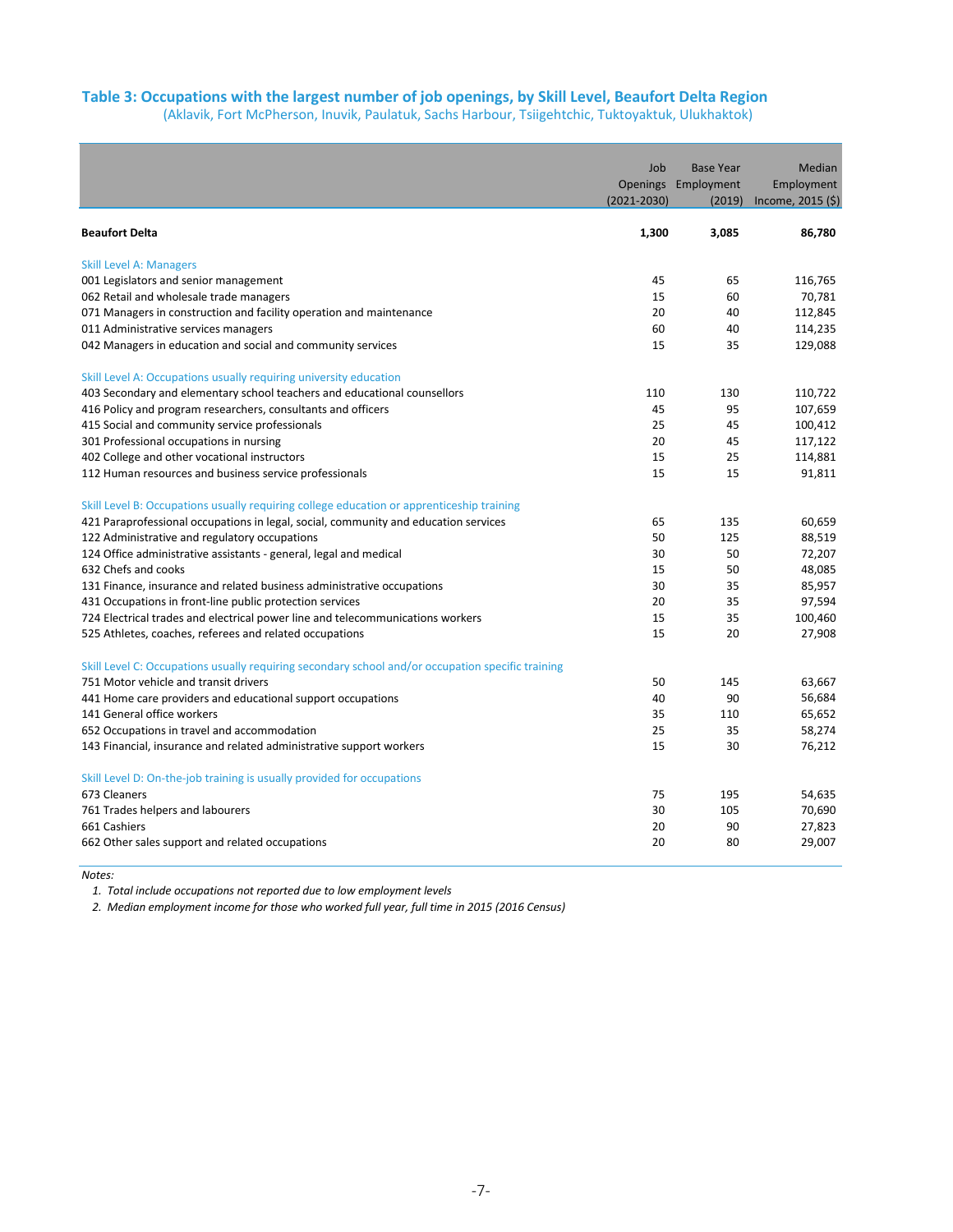#### **Table 4: Occupations with the largest number of job openings, by Skill Level, Sahtu Region**

(Colville Lake, Délı̨ne, Fort Good Hope, Norman Wells, Tulita)

|                                                                                                   | Job             | <b>Base Year</b> | Median            |
|---------------------------------------------------------------------------------------------------|-----------------|------------------|-------------------|
|                                                                                                   | Openings        | Employment       | Employment        |
|                                                                                                   | $(2021 - 2030)$ | (2019)           | Income, 2015 (\$) |
|                                                                                                   |                 |                  |                   |
| Sahtu                                                                                             | 500             | 1,335            | 86,780            |
| <b>Skill Level A: Managers</b>                                                                    |                 |                  |                   |
| 001 Legislators and senior management                                                             | 15              | 35               | 116,765           |
| 011 Administrative services managers                                                              | 15              | 25               | 114,235           |
| 062 Retail and wholesale trade managers                                                           | 15              | 15               | 70,781            |
| 071 Managers in construction and facility operation and maintenance                               | 15              | 10               | 112,845           |
| Skill Level A: Occupations usually requiring university education                                 |                 |                  |                   |
| 403 Secondary and elementary school teachers and educational counsellors                          | 30              | 65               | 110,722           |
| 416 Policy and program researchers, consultants and officers                                      | 20              | 40               | 107,659           |
| Skill Level B: Occupations usually requiring college education or apprenticeship training         |                 |                  |                   |
| 122 Administrative and regulatory occupations                                                     | 20              | 55               | 88,519            |
| 131 Finance, insurance and related business administrative occupations                            | 10              | 15               | 85,957            |
| 227 Transportation officers and controllers                                                       | 20              | 25               | 56,376            |
| 421 Paraprofessional occupations in legal, social, community and education services               | 30              | 45               | 60,659            |
| 632 Chefs and cooks                                                                               | 10              | 30               | 48,085            |
| 730 Contractors and supervisors, maintenance trades and heavy equipment and transport operators   | 10              | 10               | 110,254           |
| 731 Machinery and transportation equipment mechanics (except motor vehicles)                      | 10              | 20               | 98,943            |
| Skill Level C: Occupations usually requiring secondary school and/or occupation specific training |                 |                  |                   |
| 141 General office workers                                                                        | 10              | 45               | 65,652            |
| 143 Financial, insurance and related administrative support workers                               | 10              | 20               | 76,212            |
| 652 Occupations in travel and accommodation                                                       | 10              | 10               | 58,274            |
| 751 Motor vehicle and transit drivers                                                             | 15              | 45               | 63,667            |
| 752 Heavy equipment operators                                                                     | 15              | 40               | 90,465            |
| Skill Level D: On-the-job training is usually provided for occupations                            |                 |                  |                   |
| 673 Cleaners                                                                                      | 30              | 80               | 54,635            |
| 761 Trades helpers and labourers                                                                  | 10              | 50               | 70,690            |
| 762 Public works and other labourers, n.e.c.                                                      | 10              | 15               | 75,722            |

*Notes:*

*1. Total include occupations not reported due to low employment levels*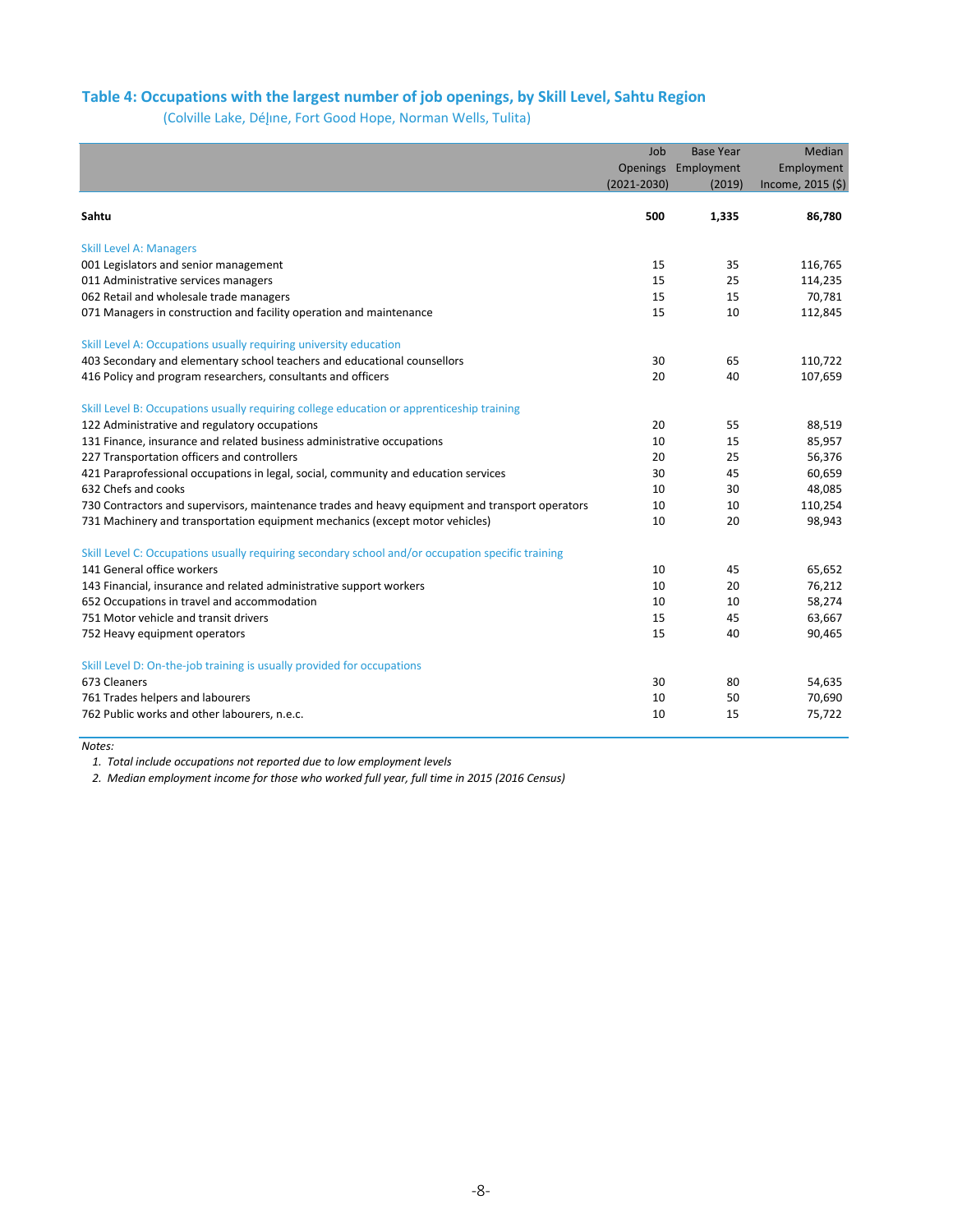#### **Table 5: Occupations with the largest number of job openings, by Skill Level, Tłįchǫ Region**

(Behchokǫ ̀, Gamètì, Wekweètì, Whatì**)**

|                                                                                                   | Job             | <b>Base Year</b> | Median            |
|---------------------------------------------------------------------------------------------------|-----------------|------------------|-------------------|
|                                                                                                   | <b>Openings</b> | Employment       | Employment        |
|                                                                                                   | $(2021 - 2030)$ | (2019)           | Income, 2015 (\$) |
| <b>Tłicho Region</b>                                                                              | 400             | 875              | 86,780            |
| <b>Skill Level A: Managers</b>                                                                    |                 |                  |                   |
| 001 Legislators and senior management                                                             | 10              | 15               | 116,765           |
| 042 Managers in education and social and community services                                       | 10              | 15               | 129,088           |
| Skill Level A: Occupations usually requiring university education                                 |                 |                  |                   |
| 403 Secondary and elementary school teachers and educational counsellors                          | 30              | 55               | 110,722           |
| 416 Policy and program researchers, consultants and officers                                      | 10              | 15               | 107,659           |
| 512 Writing, translating and related communications professionals                                 | 10              | 10               | 75,107            |
| Skill Level B: Occupations usually requiring college education or apprenticeship training         |                 |                  |                   |
| 632 Chefs and cooks                                                                               | 10              | 10               | 48,085            |
| 122 Administrative and regulatory occupations                                                     | 15              | 25               | 88,519            |
| 421 Paraprofessional occupations in legal, social, community and education services               | 30              | 50               | 60,659            |
| Skill Level C: Occupations usually requiring secondary school and/or occupation specific training |                 |                  |                   |
| 141 General office workers                                                                        | 10              | 30               | 65,652            |
| 441 Home care providers and educational support occupations                                       | 15              | 45               | 56,684            |
| 751 Motor vehicle and transit drivers                                                             | 30              | 55               | 63,667            |
| 752 Heavy equipment operators                                                                     | 35              | 60               | 90,465            |
| Skill Level D: On-the-job training is usually provided for occupations                            |                 |                  |                   |
| 673 Cleaners                                                                                      | 30              | 65               | 54,635            |
| 761 Trades helpers and labourers                                                                  | 10              | 15               | 70,690            |

*Notes:*

*1. Total include occupations not reported due to low employment levels*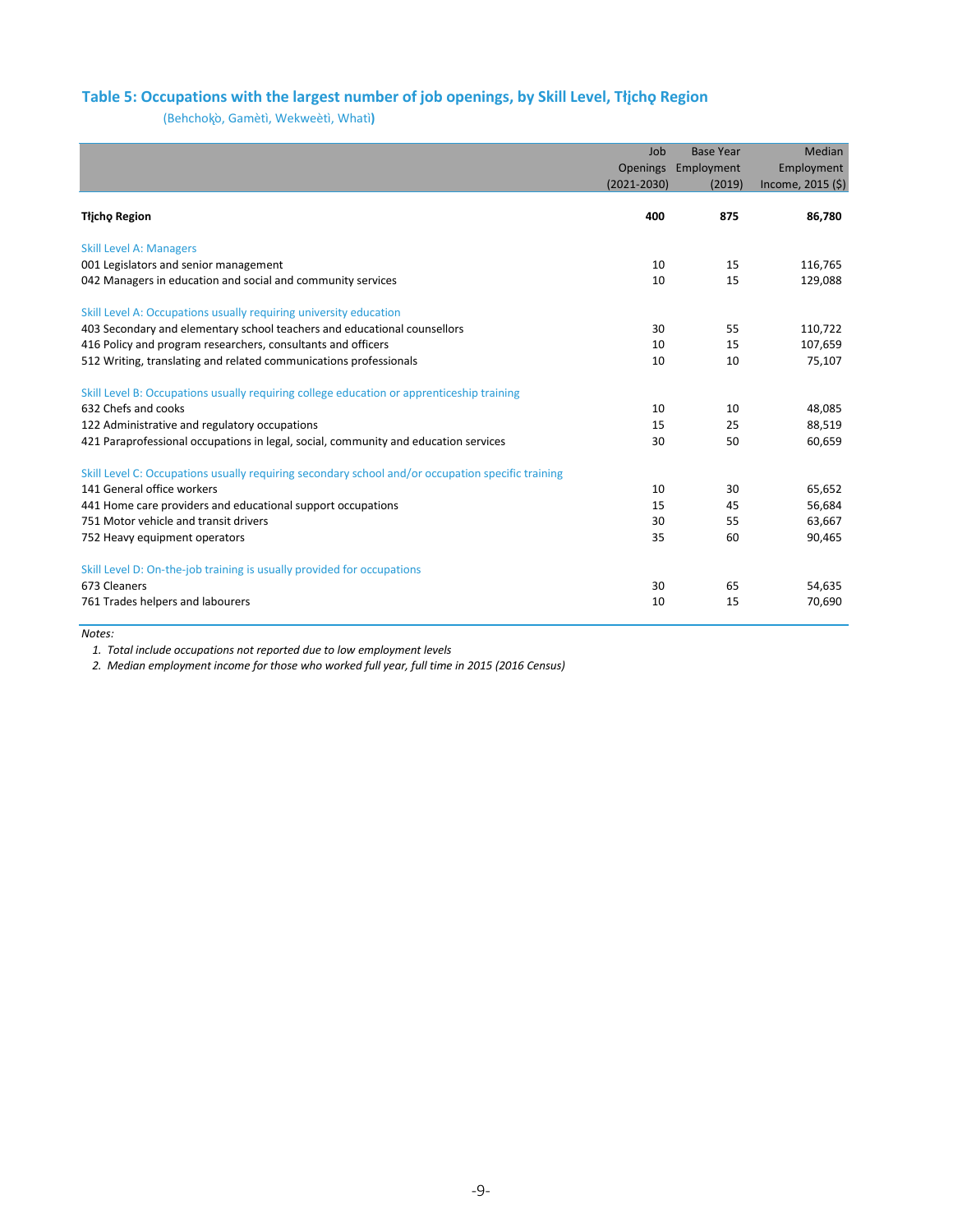#### **Table 6: Occupations with the largest number of job openings, by Skill Level, Dehcho Region**

(Fort Liard, Fort Providence, Fort Simpson, Hay River Dene 1, Jean Marie River, Kakisa, Nahanni Butte, Trout Lake, Wrigley)

|                                                                                                   | Job<br>$(2021 - 2030)$ | <b>Base Year</b><br>Openings Employment<br>(2019) | Median<br>Employment<br>Income, 2015 (\$) |
|---------------------------------------------------------------------------------------------------|------------------------|---------------------------------------------------|-------------------------------------------|
| <b>Dehcho Region</b>                                                                              | 950                    | 1,470                                             | 86,780                                    |
| <b>Skill Level A: Managers</b>                                                                    |                        |                                                   |                                           |
| 001 Legislators and senior management                                                             | 15                     | 35                                                | 116,765                                   |
| 011 Administrative services managers                                                              | 10                     | 20                                                | 114,235                                   |
| 062 Retail and wholesale trade managers                                                           | 15                     | 20                                                | 70,781                                    |
| 091 Managers in manufacturing and utilities                                                       | 10                     | 10                                                | 155,872                                   |
| Skill Level A: Occupations usually requiring university education                                 |                        |                                                   |                                           |
| 403 Secondary and elementary school teachers and educational counsellors                          | 30                     | 65                                                | 110,722                                   |
| 415 Social and community service professionals                                                    | 10                     | 25                                                | 100,412                                   |
| 416 Policy and program researchers, consultants and officers                                      | 20                     | 25                                                | 107,659                                   |
| Skill Level B: Occupations usually requiring college education or apprenticeship training         |                        |                                                   |                                           |
| 122 Administrative and regulatory occupations                                                     | 30                     | 45                                                | 88,519                                    |
| 124 Office administrative assistants - general, legal and medical                                 | 15                     | 20                                                | 72,207                                    |
| 131 Finance, insurance and related business administrative occupations                            | 10                     | 15                                                | 85,957                                    |
| 227 Transportation officers and controllers                                                       | 15                     | 10                                                | 56,376                                    |
| 421 Paraprofessional occupations in legal, social, community and education services               | 45                     | 40                                                | 60,659                                    |
| 632 Chefs and cooks                                                                               | 15                     | 35                                                | 48,085                                    |
| 724 Electrical trades and electrical power line and telecommunications workers                    | 15                     | 15                                                | 100,460                                   |
| 727 Carpenters and cabinetmakers                                                                  | 10                     | 30                                                | 51,413                                    |
| 924 Utilities equipment operators and controllers                                                 | 10                     | 25                                                | 109,694                                   |
| Skill Level C: Occupations usually requiring secondary school and/or occupation specific training |                        |                                                   |                                           |
| 141 General office workers                                                                        | 25                     | 45                                                | 65,652                                    |
| 143 Financial, insurance and related administrative support workers                               | 15                     | 10                                                | 76,212                                    |
| 441 Home care providers and educational support occupations                                       | 10                     | 50                                                | 56,684                                    |
| 751 Motor vehicle and transit drivers                                                             | 30                     | 60                                                | 63,667                                    |
| 752 Heavy equipment operators                                                                     | 30                     | 45                                                | 90,465                                    |
| Skill Level D: On-the-job training is usually provided for occupations                            |                        |                                                   |                                           |
| 662 Other sales support and related occupations                                                   | 15                     | 25                                                | 29,007                                    |
| 661 Cashiers                                                                                      | 15                     | 30                                                | 27,823                                    |
| 673 Cleaners                                                                                      | 40                     | 115                                               | 54,635                                    |
| 761 Trades helpers and labourers                                                                  | 70                     | 60                                                | 70,690                                    |
| 762 Public works and other labourers, n.e.c.                                                      | 125                    | 25                                                | 75,722                                    |

*Notes:*

*1. Total include occupations not reported due to low employment levels*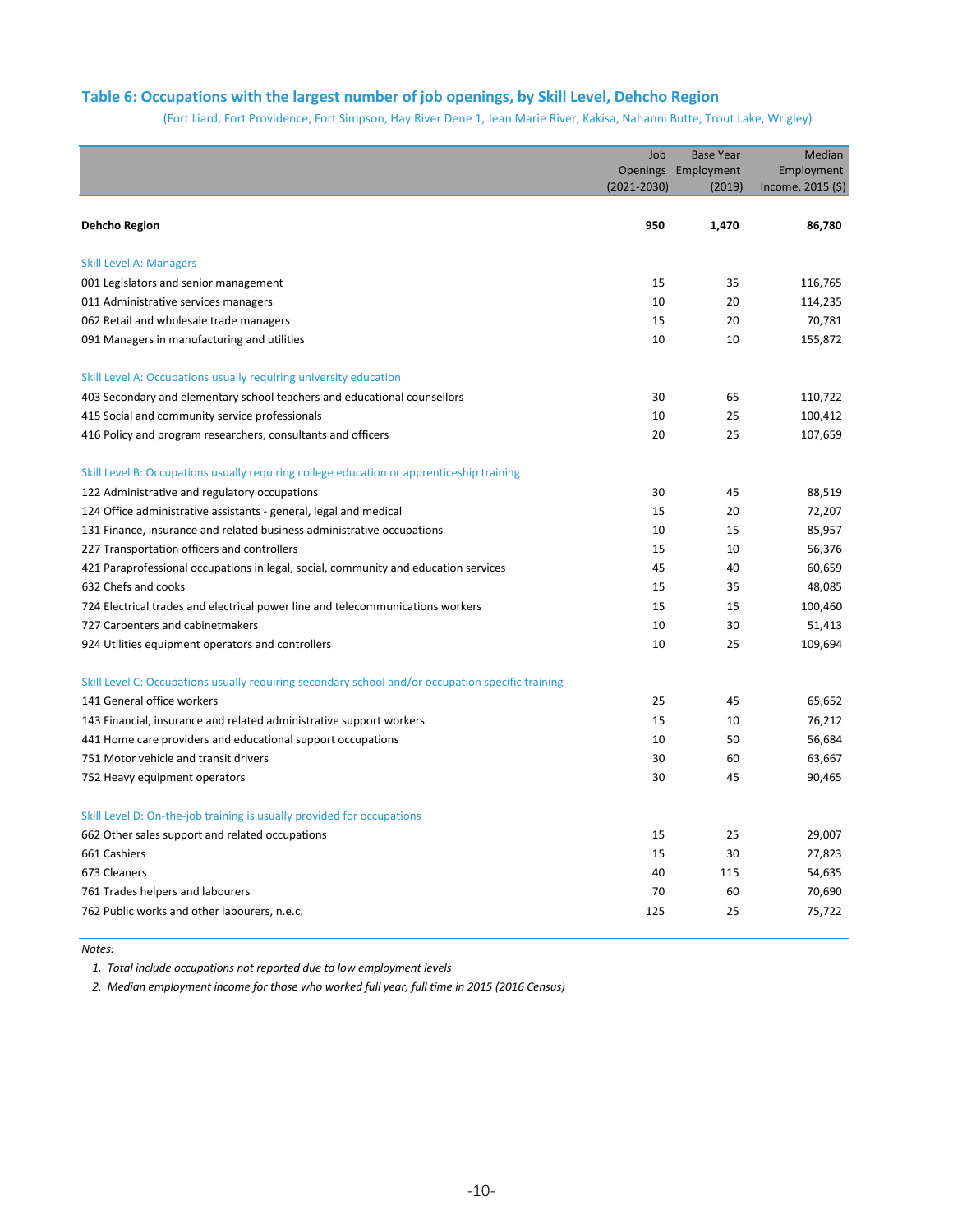#### **Table 7: Occupations with the largest number of job openings, by Skill Level, South Slave Region**

(Enterprise, Fort Resolution, Fort Smith, Hay River, Łutselk'e)

|                                                                                                   | Job             | <b>Base Year</b>    | Median            |
|---------------------------------------------------------------------------------------------------|-----------------|---------------------|-------------------|
|                                                                                                   |                 | Openings Employment | Employment        |
|                                                                                                   | $(2021 - 2030)$ | (2019)              | Income, 2015 (\$) |
|                                                                                                   |                 |                     |                   |
| <b>South Slave Region</b>                                                                         | 2,150           | 3,705               | 86,780            |
| <b>Skill Level A: Managers</b>                                                                    |                 |                     |                   |
| 001 Legislators and senior management                                                             | 35              | 65                  | 116,765           |
| 011 Administrative services managers                                                              | 25              | 45                  | 114,235           |
| 042 Managers in education and social and community services                                       | 30              | 35                  | 129,088           |
| 062 Retail and wholesale trade managers                                                           | 55              | 105                 | 70,781            |
| 063 Managers in food service and accommodation                                                    | 15              | 35                  | 55,478            |
| 071 Managers in construction and facility operation and maintenance                               | 10              | 55                  | 112,845           |
| Skill Level A: Occupations usually requiring university education                                 |                 |                     |                   |
| 111 Auditors, accountants and investment professionals                                            | 25              | 25                  | 105,516           |
| 112 Human resources and business service professionals                                            | 35              | 30                  | 91,811            |
| 301 Professional occupations in nursing                                                           | 30              | 65                  | 117,122           |
| 402 College and other vocational instructors                                                      | 35              | 50                  | 114,881           |
| 403 Secondary and elementary school teachers and educational counsellors                          | 100             | 135                 | 110,722           |
| 415 Social and community service professionals                                                    | 25              | 55                  | 100,412           |
| 416 Policy and program researchers, consultants and officers                                      | 40              | 85                  | 107,659           |
| Skill Level B: Occupations usually requiring college education or apprenticeship training         |                 |                     |                   |
| 122 Administrative and regulatory occupations                                                     | 85              | 135                 | 88,519            |
| 124 Office administrative assistants - general, legal and medical                                 | 30              | 65                  | 72,207            |
| 131 Finance, insurance and related business administrative occupations                            | 30              | 25                  | 85,957            |
| 222 Technical occupations in life sciences                                                        | 20              | 30                  | 114,187           |
| 227 Transportation officers and controllers                                                       | 35              | 25                  | 56,376            |
| 421 Paraprofessional occupations in legal, social, community and education services               | 55              | 95                  | 60,659            |
| 431 Occupations in front-line public protection services                                          | 20              | 55                  | 97,594            |
| 525 Athletes, coaches, referees and related occupations                                           | 10              | 25                  | 27,908            |
| 632 Chefs and cooks                                                                               | 25              | 65                  | 48,085            |
| 720 Contractors and supervisors, industrial, electrical and construction trades                   | 35              | 25                  | 86,581            |
| 723 Machining, metal forming, shaping and erecting trades                                         | 10              | 35                  | 90,164            |
| 724 Electrical trades and electrical power line and telecommunications workers                    | 20              | 50                  | 100,460           |
| 725 Plumbers, pipefitters and gas fitters                                                         | 10              | 30                  | 63,695            |
| 727 Carpenters and cabinetmakers                                                                  | 40              | 90                  | 51,413            |
| 730 Contractors & supervisors, maintenance trades & heavy equipment & transport operators         | 10              | 25                  | 110,254           |
| 731 Machinery and transportation equipment mechanics (except motor vehicles)                      | 15              | 60                  | 98,943            |
| 732 Automotive service technicians                                                                | 10              | 40                  | 84,243            |
| Skill Level C: Occupations usually requiring secondary school and/or occupation specific training |                 |                     |                   |
| 141 General office workers                                                                        | 40              | 110                 | 65,652            |
| 143 Financial, insurance and related administrative support workers                               | 30              | 55                  | 76,212            |
| 341 Assisting occupations in support of health services                                           | 20              | 65                  | 74,674            |
| 441 Home care providers and educational support occupations                                       | 35              | 90                  | 56,684            |
| 442 Legal and public protection support occupations                                               | 35              | 70                  | 91,089            |
| 642 Retail salespersons                                                                           | 40              | 60                  | 43,230            |
| 751 Motor vehicle and transit drivers                                                             | 40              | 125                 | 63,667            |
| 752 Heavy equipment operators                                                                     | 10              | 110                 | 90,465            |
| Skill Level D: On-the-job training is usually provided for occupations                            |                 |                     |                   |
| 661 Cashiers                                                                                      | 30              | 100                 | 27,823            |
| 662 Other sales support and related occupations                                                   | 20              | 55                  | 29,007            |
| 671 Food counter attendants, kitchen helpers and related support occupations                      | 20              | 45                  | 38,062            |
| 673 Cleaners                                                                                      | 50              | 150                 | 54,635            |
| 761 Trades helpers and labourers                                                                  | 15              | 55                  | 70,690            |
|                                                                                                   |                 |                     |                   |

*Notes:*

*1. Total include occupations not reported due to low employment levels*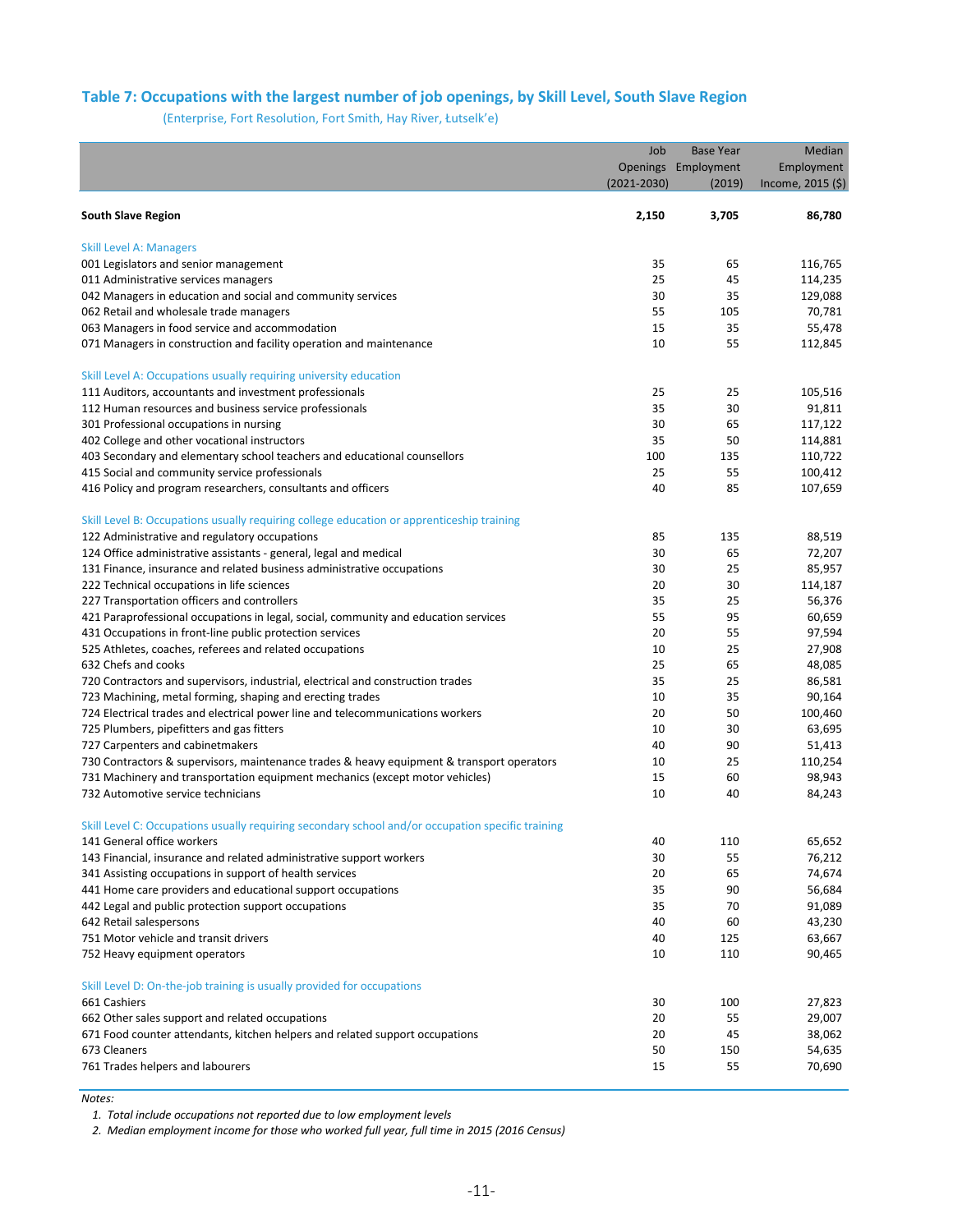#### **Table 8: Occupations with the largest number of job openings, by Skill Level, Yellowknife Region**

(Detah, N'dilo, Yellowknife)

|                                                                                                   | Job             | <b>Base Year</b> | Median            |
|---------------------------------------------------------------------------------------------------|-----------------|------------------|-------------------|
|                                                                                                   | <b>Openings</b> | Employment       | Employment        |
|                                                                                                   | $(2021 - 2030)$ | (2019)           | Income, 2015 (\$) |
|                                                                                                   |                 |                  |                   |
| <b>Yellowknife Region</b>                                                                         | 8,400           | 12,550           | 86,780            |
| <b>Skill Level A: Managers</b>                                                                    |                 |                  |                   |
| 001 Legislators and senior management                                                             | 190             | 260              | 116,765           |
| 011 Administrative services managers                                                              | 190             | 220              | 114,235           |
| 041 Managers in public administration                                                             | 120             | 145              | 132,258           |
| 042 Managers in education and social and community services                                       | 65              | 100              | 129,088           |
| 062 Retail and wholesale trade managers                                                           | 145             | 210              | 70,781            |
| 071 Managers in construction and facility operation and maintenance                               | 75              | 110              | 112,845           |
|                                                                                                   |                 |                  |                   |
| Skill Level A: Occupations usually requiring university education                                 |                 |                  |                   |
| 111 Auditors, accountants and investment professionals                                            | 170             | 225              | 105,516           |
| 112 Human resources and business service professionals                                            | 195             | 225              | 91,811            |
| 215 Architects, urban planners and land surveyors                                                 | 75              | 110              | 92,302            |
| 217 Computer and information systems professionals                                                | 95              | 145              | 102,906           |
| 301 Professional occupations in nursing                                                           | 205             | 240              | 117,122           |
| 311 Physicians, dentists and veterinarians                                                        | 50              | 80               | 284,727           |
| 403 Secondary and elementary school teachers and educational counsellors                          | 275             | 325              | 110,722           |
| 411 Judges, lawyers and Quebec notaries                                                           | 75              | 135              | 140,908           |
| 415 Social and community service professionals                                                    | 110             | 155              | 100,412           |
| 416 Policy and program researchers, consultants and officers                                      | 370             | 480              | 107,659           |
| 512 Writing, translating and related communications professionals                                 | 85              | 80               | 75,107            |
| Skill Level B: Occupations usually requiring college education or apprenticeship training         |                 |                  |                   |
| 122 Administrative and regulatory occupations                                                     | 355             | 460              | 88,519            |
| 124 Office administrative assistants - general, legal and medical                                 | 155             | 310              | 72,207            |
| 131 Finance, insurance and related business administrative occupations                            | 85              | 195              | 85,957            |
| 227 Transportation officers and controllers                                                       | 175             | 180              | 56,376            |
| 323 Other technical occupations in health care                                                    | 70              | 85               | 97,019            |
| 421 Paraprofessional occupations in legal, social, community and education services               | 240             | 330              | 60,659            |
| 431 Occupations in front-line public protection services                                          | 210             | 235              | 97,594            |
| 525 Athletes, coaches, referees and related occupations                                           | 75              | 85               | 27,908            |
| 632 Chefs and cooks                                                                               | 100             | 150              | 48,085            |
| 724 Electrical trades and electrical power line and telecommunications workers                    | 60              | 105              | 100,460           |
| 731 Machinery and transportation equipment mechanics (except motor vehicles)                      | 165             | 170              | 98,943            |
|                                                                                                   |                 |                  |                   |
| Skill Level C: Occupations usually requiring secondary school and/or occupation specific training |                 |                  |                   |
| 141 General office workers                                                                        | 200             | 290              | 65,652            |
| 143 Financial, insurance and related administrative support workers                               | 225             | 185              | 76,212            |
| 152 Supply chain logistics, tracking and scheduling co-ordination occupations                     | 90              | 175              | 77,677            |
| 341 Assisting occupations in support of health services                                           | 80              | 165              | 74,674            |
| 441 Home care providers and educational support occupations                                       | 170             | 235              | 56,684            |
| 442 Legal and public protection support occupations                                               | 115             | 95               | 91,089            |
| 642 Retail salespersons                                                                           | 190             | 355              | 43,230            |
| 652 Occupations in travel and accommodation                                                       | 85              | 155              | 58,274            |
| 751 Motor vehicle and transit drivers                                                             | 225             | 310              | 63,667            |
| Skill Level D: On-the-job training is usually provided for occupations                            |                 |                  |                   |
| 661 Cashiers                                                                                      | 90              | 160              | 27,823            |
| 662 Other sales support and related occupations                                                   | 95              | 175              | 29,007            |
| 671 Food counter attendants, kitchen helpers and related support occupations                      | 65              | 190              | 38,062            |
| 673 Cleaners                                                                                      | 190             | 330              | 54,635            |
| 761 Trades helpers and labourers                                                                  | 70              | 85               | 70,690            |
|                                                                                                   |                 |                  |                   |

*Notes:*

*1. Total include occupations not reported due to low employment levels*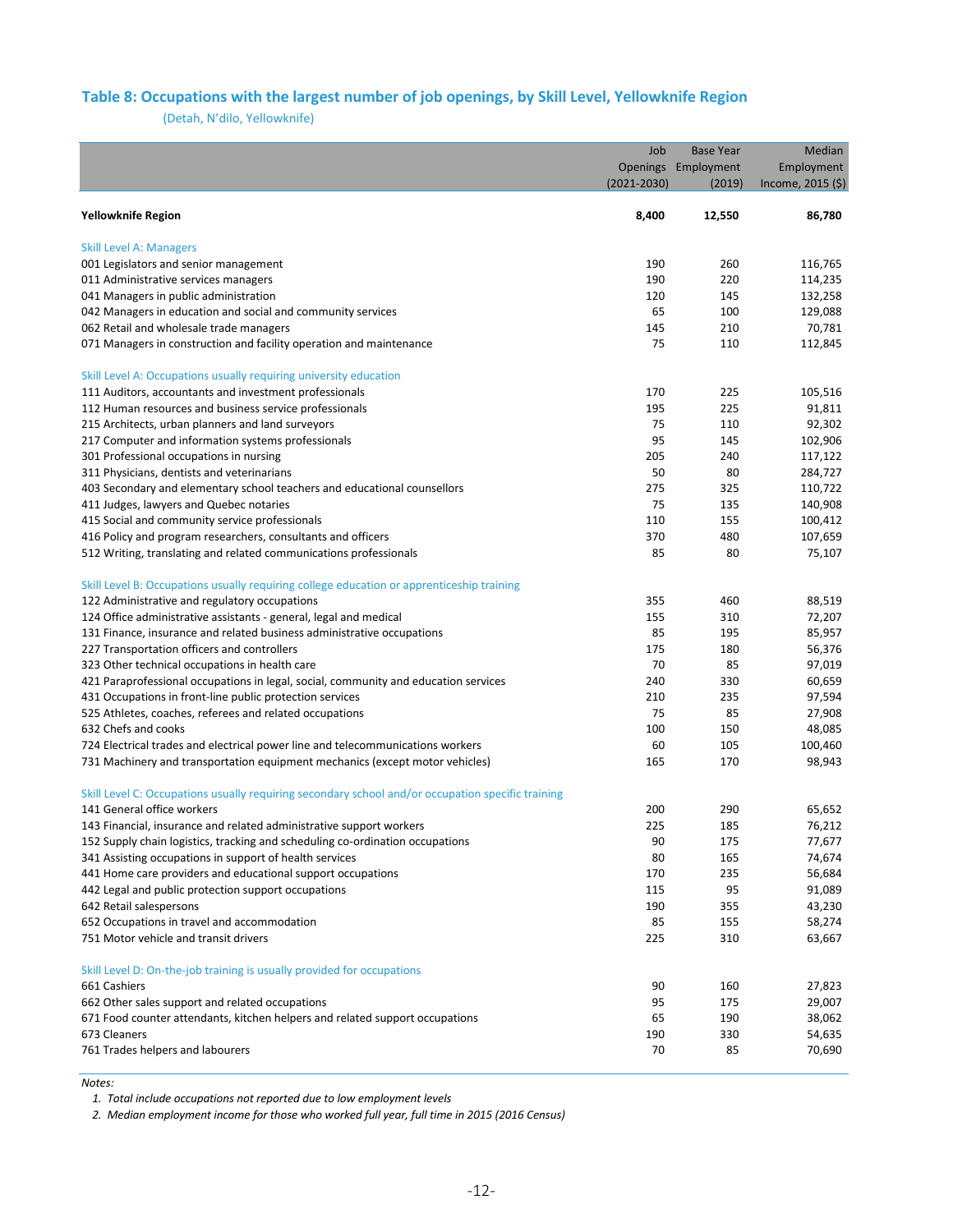# **Table 9: Job Openings by Occupation (NOC-3) and by Skill Level, Northwest Territories**

|                                                                                                 | Job             | <b>Base Year</b>    | Median            |
|-------------------------------------------------------------------------------------------------|-----------------|---------------------|-------------------|
|                                                                                                 |                 | Openings Employment | Employment        |
|                                                                                                 | $(2021 - 2030)$ | (2019)              | Income, 2015 (\$) |
|                                                                                                 |                 |                     |                   |
| <b>Northwest Territories</b>                                                                    | 13,700          | 23,240              | 86,780            |
| <b>Skill Level A: Managers</b>                                                                  |                 |                     |                   |
| 001 Legislators and senior management                                                           | 310             | 480                 | 116,765           |
| 011 Administrative services managers                                                            | 305             | 360                 | 114,235           |
| 012 Managers in financial and business services                                                 | 75              | 155                 | 103,193           |
| 021 Managers in engineering, architecture, science and information systems                      | 95              | 90                  | 116,623           |
| 031 Managers in health care                                                                     | 30              | 55                  | 122,534           |
| 041 Managers in public administration                                                           | 155             | 210                 | 132,258           |
| 042 Managers in education and social and community services                                     | 130             | 205                 | 129,088           |
| 043 Managers in public protection services                                                      | 25              | 85                  | 118,989           |
| 051 Managers in art, culture, recreation and sport                                              | 20              | 35                  | 122,296           |
| 062 Retail and wholesale trade managers                                                         | 250             | 435                 | 70,781            |
| 063 Managers in food service and accommodation                                                  | 75              | 190                 | 55,478            |
| 071 Managers in construction and facility operation and maintenance                             | 125             | 245                 | 112,845           |
| 073 Managers in transportation                                                                  | 55              | 85                  | 91,005            |
| 081 Managers in natural resources production and fishing                                        | 30              | 80                  | 217,730           |
|                                                                                                 |                 | 65                  |                   |
| 091 Managers in manufacturing and utilities                                                     | 30              |                     | 155,872           |
| Skill Level A: Occupations usually requiring university education                               |                 |                     |                   |
| 111 Auditors, accountants and investment professionals                                          | 205             | 280                 | 105,516           |
| 112 Human resources and business service professionals                                          | 325             | 295                 | 91,811            |
| 211 Physical science professionals                                                              | 50              | 45                  | 118,516           |
| 212 Life science professionals                                                                  | 50              | 130                 | 111,602           |
| 213 Civil, mechanical, electrical and chemical engineers                                        | 95              | 90                  | 119,348           |
| 214 Other engineers                                                                             | 40              | 30                  | 131,498           |
| 215 Architects, urban planners and land surveyors                                               | 160             | 125                 | 92,302            |
| 217 Computer and information systems professionals                                              | 130             | 170                 | 102,906           |
| 301 Professional occupations in nursing                                                         | 270             | 380                 | 117,122           |
| 311 Physicians, dentists and veterinarians                                                      | 55              | 95                  | 284,727           |
| 312 Optometrists, chiropractors and other health diagnosing and treating professionals          | 25              | 50                  | 124,671           |
| 313 Pharmacists, dietitians and nutritionists                                                   | 30              | 30                  | 134,887           |
| 314 Therapy and assessment professionals                                                        | 30              | 75                  | 96,128            |
| 402 College and other vocational instructors                                                    | 100             | 160                 | 114,881           |
|                                                                                                 | 575             | 780                 | 110,722           |
| 403 Secondary and elementary school teachers and educational counsellors                        |                 | 145                 |                   |
| 411 Judges, lawyers and Quebec notaries                                                         | 85              |                     | 140,908           |
| 415 Social and community service professionals                                                  | 180             | 315                 | 100,412           |
| 416 Policy and program researchers, consultants and officers                                    | 505             | 755                 | 107,659           |
| 511 Librarians, archivists, conservators and curators                                           | 35              | 25                  |                   |
| 512 Writing, translating and related communications professionals                               | 120             | 120                 | 75,107            |
| 513 Creative and performing artists                                                             | 70              | 70                  | 84,420            |
| Skill Level B: Occupations usually requiring college education or apprenticeship training       |                 |                     |                   |
| 121 Administrative services supervisors                                                         | 110             | 120                 | 108,347           |
| 122 Administrative and regulatory occupations                                                   | 555             | 855                 | 88,519            |
| 124 Office administrative assistants - general, legal and medical                               | 240             | 495                 | 72,207            |
| 125 Court reporters, transcriptionists, records management technicians and statistical officers | 40              | 55                  | 80,077            |
| 131 Finance, insurance and related business administrative occupations                          | 170             | 300                 | 85,957            |
| 221 Technical occupations in physical sciences                                                  | 20              | 65                  | 102,202           |
| 222 Technical occupations in life sciences                                                      | 70              | 95                  | 114,187           |
| 223 Technical occupations in civil, mechanical and industrial engineering                       | 520             | 45                  | 120,928           |
| 224 Technical occupations in electronics and electrical engineering                             | 70              | 150                 | 105,953           |
| 225 Technical occupations in architecture, drafting, surveying, geomatics and meteorology       | 65              | 100                 | 98,071            |
| 226 Other technical inspectors and regulatory officers                                          | 75              | 110                 | 117,801           |
| 227 Transportation officers and controllers                                                     | 260             | 255                 | 56,376            |
|                                                                                                 | 60              | 130                 |                   |
| 228 Technical occupations in computer and information systems                                   |                 |                     | 95,561            |
| 321 Medical technologists and technicians (except dental health)                                | 80              | 80                  | 86,759            |
| 322 Technical occupations in dental health care                                                 | 35              | 40                  |                   |
| 323 Other technical occupations in health care                                                  | 90              | 125                 | 97,019            |
| 421 Paraprofessional occupations in legal, social, community and education services             | 465             | 705                 | 60,659            |
| 431 Occupations in front-line public protection services                                        | 265             | 420                 | 97,594            |